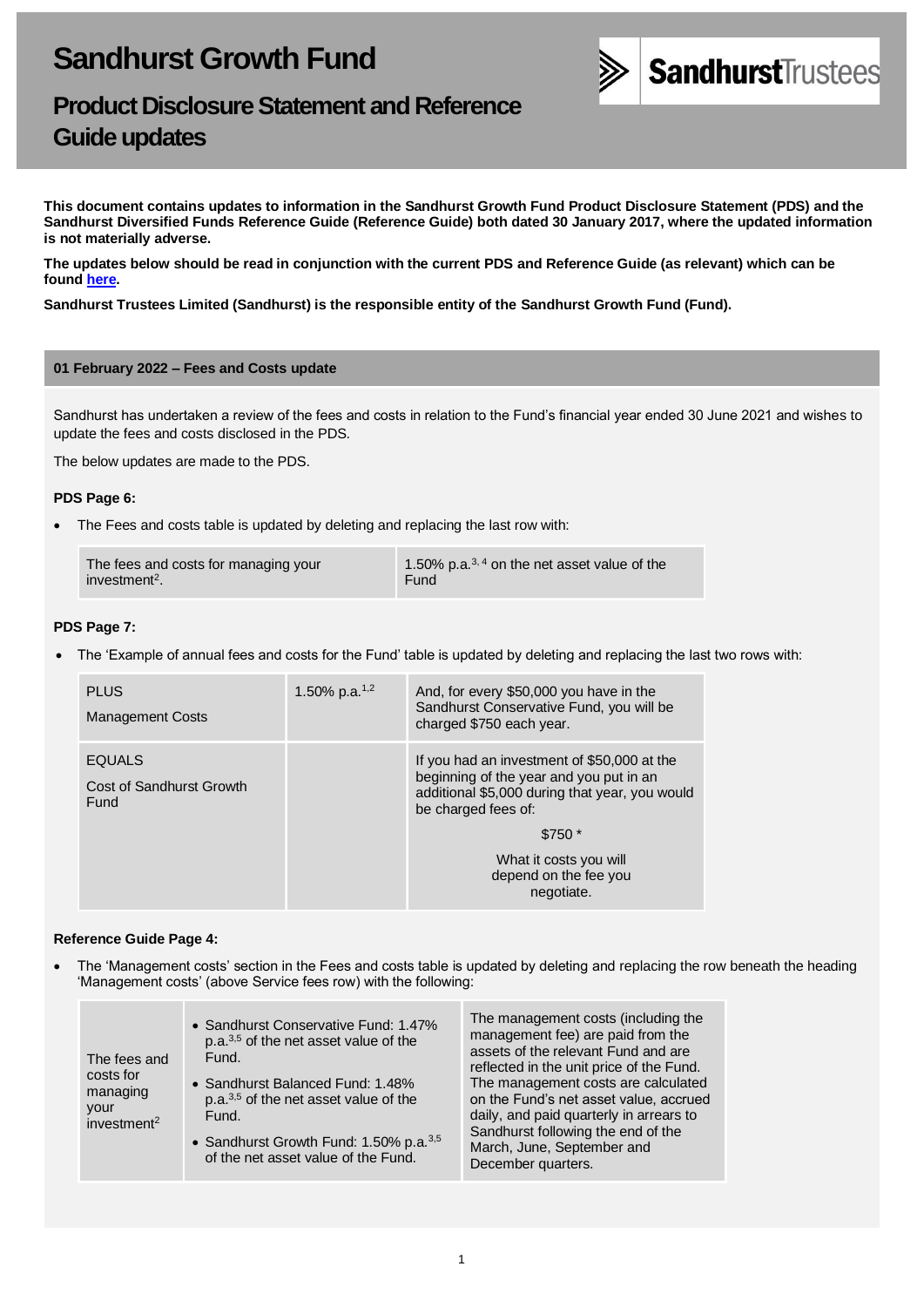

# **Product Disclosure Statement and Reference Guide updates**

## **Reference Guide Page 5:**

• Under the 'Additional explanation of fees and costs' heading, the table of 'Performance-related fees' is deleted and replaced with the following:

|                             | <b>Management</b><br>costs (excluding<br>performance<br>related fees) | Performance-<br>related fees<br>(based on<br>financial year<br>ended 30 June<br>2021) | <b>Total management</b><br>costs (including<br>performance<br>related fees based<br>on financial year<br>ended 30 June<br>2021) |
|-----------------------------|-----------------------------------------------------------------------|---------------------------------------------------------------------------------------|---------------------------------------------------------------------------------------------------------------------------------|
| Sandhurst Conservative Fund | 1.46%                                                                 | 0.01%                                                                                 | 1.47%                                                                                                                           |
| Sandhurst Balanced Fund     | 1.47%                                                                 | 0.01%                                                                                 | 1.48%                                                                                                                           |
| Sandhurst Growth Fund       | 1.48%                                                                 | 0.02%                                                                                 | 1.50%                                                                                                                           |

## **21 December 2021 – Fees and Costs update**

Sandhurst has undertaken an annual review of the fees and costs in relation to the Fund's financial year ended 30 June 2021 and wishes to update the fees and costs disclosed in the PDS. (For the avoidance of doubt, all references in this section to "PDS" mean the Product Disclosure Statement for the Fund and the Reference Guide dated 30 January 2017 as updated by the earlier sections in this document.)

The below updates are made to the PDS.

## **PDS Page 6:**

The Fees and costs table is updated by deleting and replacing the last row with:

- Footnote '4' beneath the 'Fees and costs' table is deleted and replaced as follows:
	- " <sup>4</sup> The management cost is based on the financial year ended 30 June 2021."

#### **PDS Page 7:**

• Under the 'Transactional and operational costs' section, the fourth and fifth sentences are deleted and replaced with the following:

"However, some of these costs are recovered through investor buy/sell spreads (see below). The transactional and operational costs of the Fund for the past financial year ended 30 June 2021 were as follows:

| Total transactional and | Minus investor buy/sell | Equals net transactional and |
|-------------------------|-------------------------|------------------------------|
| operational costs       | spread recovery         | operational costs            |
| $0.16\%$ p.a.           | $0.09%$ p.a.            | $0.07%$ p.a.                 |

These costs may vary depending on the level of Fund transactions and may be different in the current and future financial years."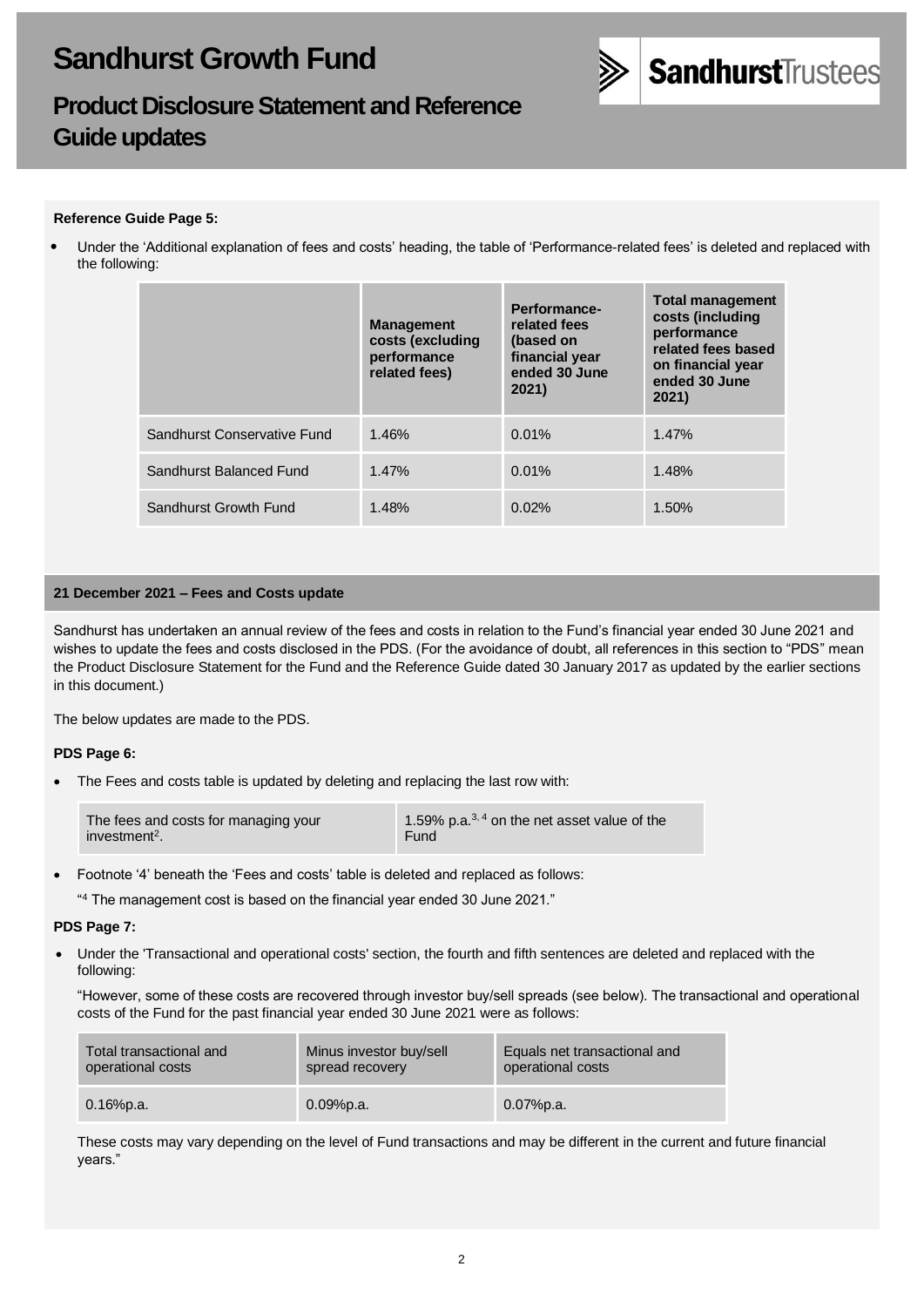

# **Product Disclosure Statement and Reference Guide updates**

# **PDS Page 7 continued:**

• The 'Example of annual fees and costs for the Fund' table is updated by deleting and replacing the last two rows with:

| <b>PLUS</b><br><b>Management Costs</b>            | 1.59% p.a. <sup>1,2</sup> | And, for every \$50,000 you have in the<br>Sandhurst Conservative Fund, you will be<br>charged \$795 each year.                                                            |
|---------------------------------------------------|---------------------------|----------------------------------------------------------------------------------------------------------------------------------------------------------------------------|
| <b>EQUALS</b><br>Cost of Sandhurst Growth<br>Fund |                           | If you had an investment of \$50,000 at the<br>beginning of the year and you put in an<br>additional \$5,000 during that year, you would<br>be charged fees of:<br>$$795*$ |

• The 'Example of annual fees and costs for the Fund' table is updated by deleting and replacing Footnote '1' with:

" <sup>1</sup> This includes indirect costs and has been calculated taking into account the indirect costs paid in the previous financial year ended 30 June 2021."

- Footnote '2' beneath the 'Example of annual fees and costs for the Fund' table is deleted and replaced as follows:
	- $42$  The management costs are disclosed based on the financial year ended 30 June 2021."

## **Reference Guide Page 4:**

• The 'Management costs' section in the Fees and costs table is updated by deleting and replacing the row beneath the heading 'Management costs' (above Service fees row) with the following:

| The fees and<br>costs for<br>managing<br>your<br>investment <sup>2</sup> | • Sandhurst Conservative Fund: 1.51%<br>p.a. <sup>3,5</sup> of the net asset value of the Fund.<br>• Sandhurst Balanced Fund: 1.55% p.a. <sup>3,5</sup><br>of the net asset value of the Fund.<br>• Sandhurst Growth Fund: 1.59% p.a. $3,5$ of<br>the net asset value of the Fund. | The management costs (including the<br>management fee) are paid from the assets of<br>the relevant Fund and are reflected in the unit<br>price of the Fund. The management costs are<br>calculated on the Fund's net asset value,<br>accrued daily, and paid quarterly in arrears to<br>Sandhurst following the end of the March,<br>June, September and December quarters. |
|--------------------------------------------------------------------------|------------------------------------------------------------------------------------------------------------------------------------------------------------------------------------------------------------------------------------------------------------------------------------|-----------------------------------------------------------------------------------------------------------------------------------------------------------------------------------------------------------------------------------------------------------------------------------------------------------------------------------------------------------------------------|
|--------------------------------------------------------------------------|------------------------------------------------------------------------------------------------------------------------------------------------------------------------------------------------------------------------------------------------------------------------------------|-----------------------------------------------------------------------------------------------------------------------------------------------------------------------------------------------------------------------------------------------------------------------------------------------------------------------------------------------------------------------------|

• Footnote '5' beneath the 'Fees and Costs' table is deleted and replaced as follows:

" <sup>5</sup> The management costs are disclosed based on the financial year ended 30 June 2021."

## **Reference Guide Page 5:**

• Under the 'Additional explanation of fees and costs' heading, the table of 'Performance-related fees' is deleted and replaced with the following:

|                             | <b>Management</b><br>costs (excluding<br>performance<br>related fees) | Performance-<br>related fees<br>(based on<br>financial year<br>ended 30 June<br>2021) | <b>Total management</b><br>costs (including<br>performance<br>related fees based<br>on financial year<br>ended 30 June<br>2021) |
|-----------------------------|-----------------------------------------------------------------------|---------------------------------------------------------------------------------------|---------------------------------------------------------------------------------------------------------------------------------|
| Sandhurst Conservative Fund | 1.50%                                                                 | 0.01%                                                                                 | 1.51%                                                                                                                           |
| Sandhurst Balanced Fund     | 1.54%                                                                 | 0.01%                                                                                 | 1.55%                                                                                                                           |
| Sandhurst Growth Fund       | 1.57%                                                                 | 0.02%                                                                                 | 1.59%                                                                                                                           |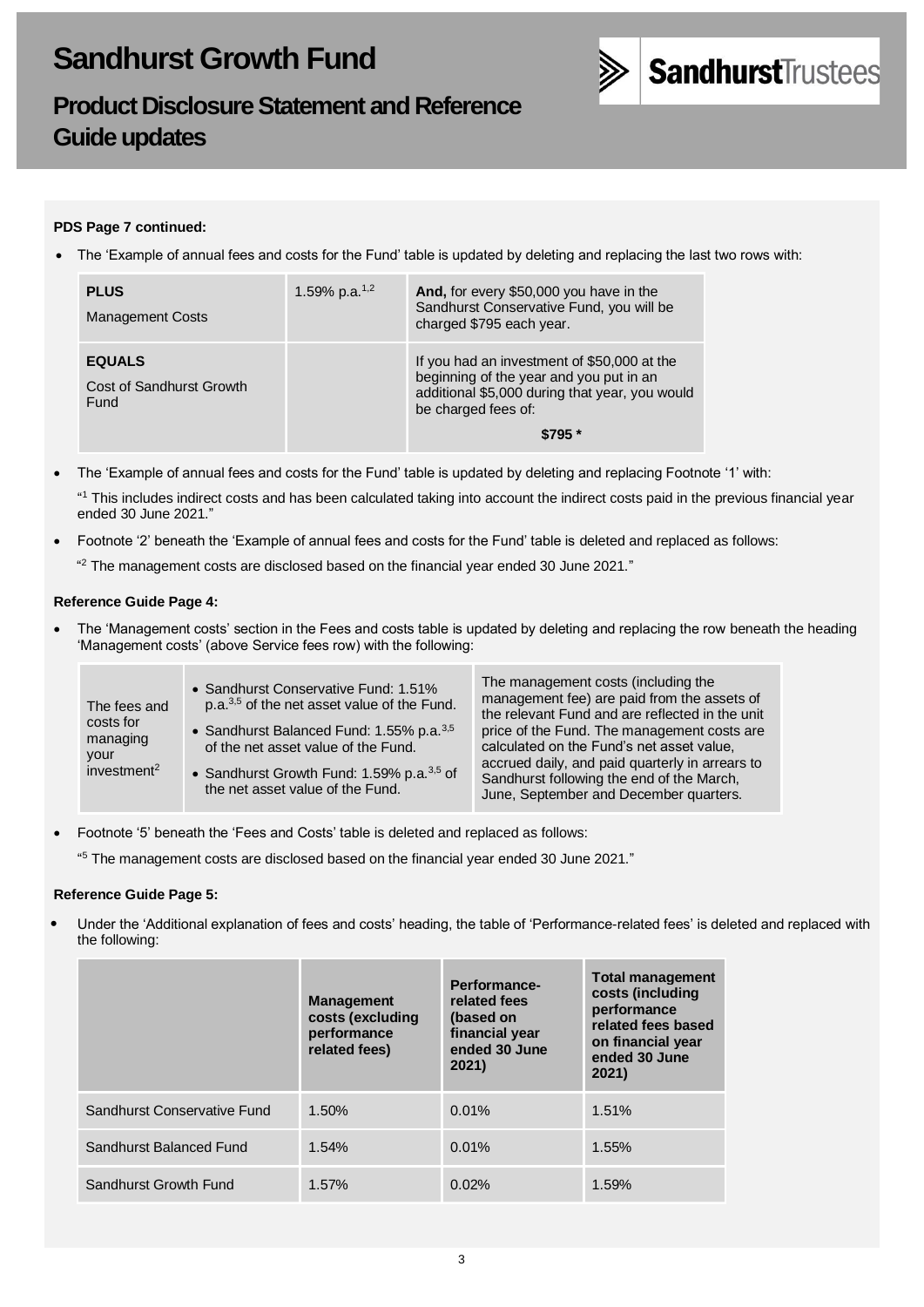

# **Product Disclosure Statement and Reference Guide updates**

## **5 October 2021 – Complaints update**

Sandhurst has revised its complaints handling process in accordance with standards and requirements for dispute resolution procedures that come into effect on 5 October 2021.

The below updates are made to the PDS.

#### **PDS Page 8:**

• Under the '8. How to apply' heading, the 'Complaints' section is deleted and replaced with the following:

#### "**Resolving Complaints**

We consider internal dispute resolution to be an important and necessary first step in the complaint handling process as it gives us an opportunity to hear when we do not meet our customer's expectations and address them genuinely, efficiently and effectively.

You can raise your complaint with us by:

- contacting us on 1800 634 969 (Monday to Friday 8.30 am to 5.00 pm, Melbourne time)
- emailing us a[t managedfunds@sandhursttrustees.com.au](mailto:managedfunds@sandhursttrustees.com.au)
- writing to us at: Sandhurst Trustees Limited Funds Administration GPO BOX 4314 Melbourne VIC 3001

If you are not satisfied with the response provided you can refer your complaint directly to the appropriate external dispute resolution scheme.

We are a member of the Australian Financial Complaints Authority (AFCA). You can contact AFCA at:

GPO Box 3 Melbourne Vic 3001 Telephone: 1800 931 678 Email[: info@afca.org.au](mailto:info@afca.org.au) Web: [www.afca.org.au](https://www.afca.org.au/)

Time limits may apply to complain to AFCA and so you should act promptly or otherwise consult the AFCA website to find out if, or when the time limit relevant to your circumstances expire."

#### **1 July 2021 – Ongoing Advice Fee update**

Legislation changes to the ongoing advice fee arrangement obligations will require a client's written consent to deduct ongoing advice fees and to renew an ongoing advice fee arrangement annually.

#### **Reference Guide Page 5:**

• Under the 'Advice fee' heading, the second paragraph is deleted and replaced with the following:

"The agreed amount will be deducted as follows and paid to your adviser:

- Deducted from your application monies at the time of application; and/or
- Deducted from your account on an ongoing basis if you provide the required consent form to your adviser.

Sandhurst will continue to deduct the ongoing advice fee and forward payments to your adviser unless we are notified by you or your adviser in writing to cancel this fee or a valid consent renewal notice is not received within 120 days of the anniversary of the commencement date of the fee arrangement. The fee you agree with your adviser is inclusive of GST."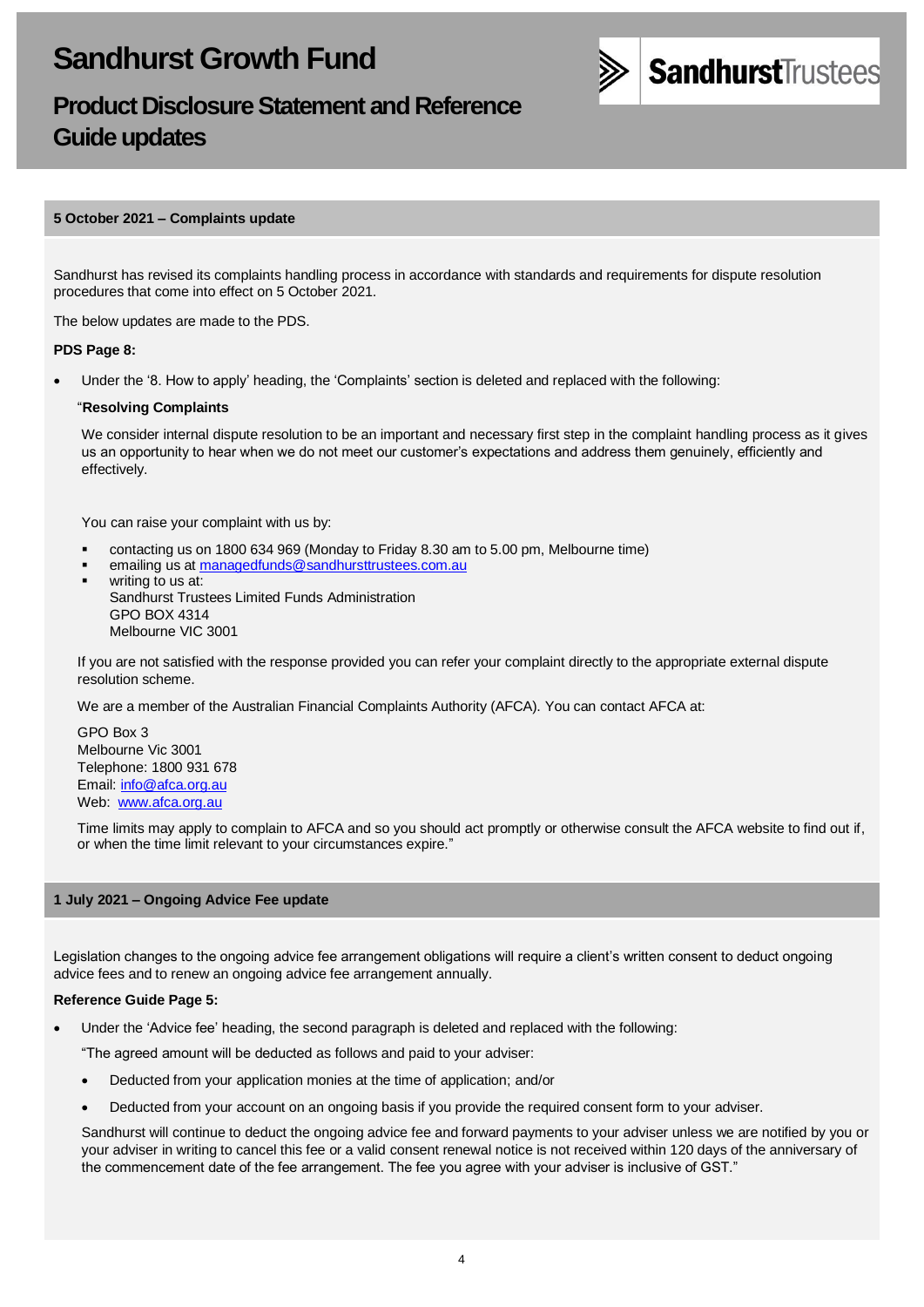

# **Product Disclosure Statement and Reference Guide updates**

#### **31 December 2020 - Fees and costs update**

Sandhurst has undertaken an annual review of the fees and costs in relation to the Fund's financial year ended 30 June 2020 and wishes to update the fees and costs disclosed in the PDS. (For the avoidance of doubt, all references in this section to "PDS" mean the Product Disclosure Statement for the Fund dated 30 January 2017 as updated by the earlier sections in this document.)

In addition, from 1 January 2021, to comply with legislation, Sandhurst will cease paying grandfathered conflicted remuneration to advisers, and will be passing on the benefit of reduced costs to investors by reducing the management fee for this Fund.

The below updates are made to the PDS.

#### **PDS Page 6:**

The Fees and costs table is updated by deleting and replacing the last row with:

The fees and costs for managing your investment<sup>2</sup> 1.586% p.a.<sup>3,4</sup> on the net asset value of the Fund.

• A new Footnote '4' is added under the Fees and costs table, as follows:

<sup>4</sup> The management costs are disclosed based on the financial year ended 30 June 2020. However, from 1 January 2021, the management fee will reduce appropriately to reflect that Sandhurst will cease paying grandfathered conflicted remuneration to advisers and will be passing on the benefit to investors.

#### • **PDS Page 7:**

• Under the 'Transactional and operational costs' section, the fourth and fifth sentences are deleted and replaced with the following:

"However, some of these costs are recovered through investor buy/sell spreads (see below). The transactional and operational costs of the Fund for the past financial year were 0.37% of the net assets of the Fund (0.28% net of the buy/sell spread), which was materially higher than earlier financial years, largely as a result of volatility in financial markets.

Sandhurst expects the transactional and operational costs to be more in line with that of earlier financial years, and therefore estimates that the transactional and operational costs of the Fund, as a percentage of the net asset value of the Fund, will be as follows:'

| Total estimated transactional and | Minus investor buy/sell spread | Equals estimated net transactional and |
|-----------------------------------|--------------------------------|----------------------------------------|
| operational costs                 | recovery                       | operational costs                      |
| $0.14\%$ p.a.                     | $0.04\%$ p.a.                  | $0.10\%$ p.a.                          |

• The 'Example of annual fees and costs for the Fund' table is updated by deleting and replacing the last two rows with:

| <b>PLUS</b><br><b>Management Costs</b>         | 1.586%p.a. $1,2$ | And, for every \$50,000 you have in the Sandhurst Growth<br>Fund, you will be charged \$793 each year.                                                                  |
|------------------------------------------------|------------------|-------------------------------------------------------------------------------------------------------------------------------------------------------------------------|
| <b>EQUALS</b><br>Cost of Sandhurst Growth Fund |                  | If you had an investment of \$50,000 at the beginning of the<br>year and you put in an additional \$5,000 during that year,<br>you would be charged fees of:<br>$$793*$ |

• The 'Example of annual fees and costs for the Fund' table is updated by deleting and replacing Footnote 1 with:

<sup>1</sup> This includes indirect costs and has been calculated taking into account the indirect costs paid in the previous financial year ended 30 June 2020.

• The 'Example of annual fees and costs for the Fund' table is further updated by adding a new Footnote '2' beneath the table, as follows:

 $2$  The management costs are disclosed based on the financial year ended 30 June 2020. However, from 1 January 2021, the management fee will reduce appropriately to reflect that Sandhurst will cease paying grandfathered conflicted remuneration to advisers and will be passing on the benefit to investors.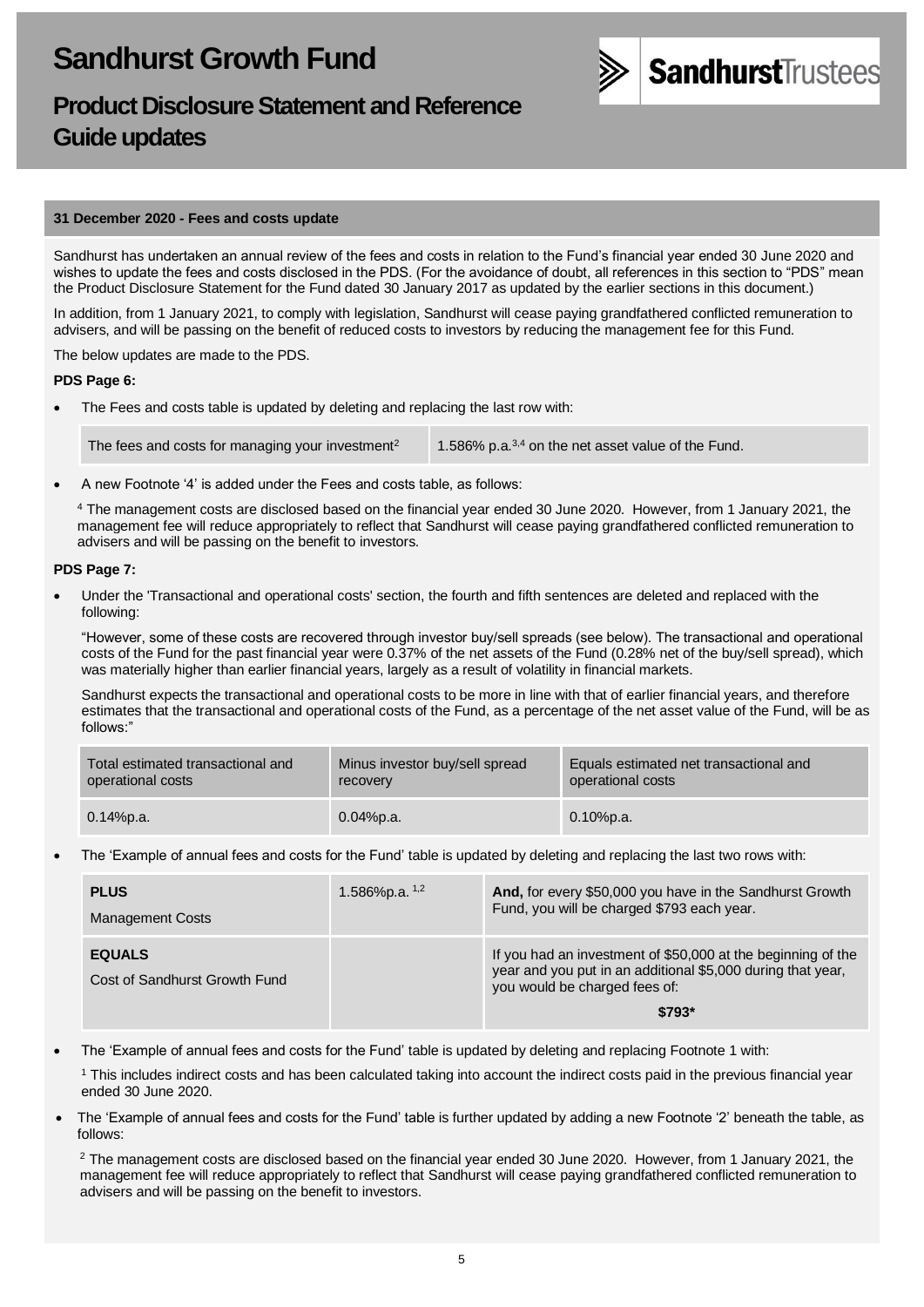

# **Product Disclosure Statement and Reference Guide updates**

## **Reference Guide Page 4:**

• The 'Management costs' section in the Fees and costs table is updated by deleting and replacing the row beneath the heading 'Management costs' (above 'Service fees' row) with the following:

| The fees and<br>costs for<br>managing your<br>investment <sup>2</sup> | • Sandhurst Conservative Fund: 1.550% p.a. <sup>3,5</sup> of<br>the net asset value of the Fund.<br>• Sandhurst Balanced Fund: 1.569% p.a. $3,5$ of the<br>net asset value of the Fund.<br>• Sandhurst Growth Fund: 1.586% p.a. $3,5$ of the<br>net asset value of the Fund. | The management costs (including the management<br>fee) are paid from the assets of the relevant Fund<br>and are reflected in the unit price of the Fund. The<br>management costs are calculated on the Fund's<br>net asset value, accrued daily, and paid quarterly in<br>arrears to Sandhurst following the end of the<br>March, June, September and December quarters. |
|-----------------------------------------------------------------------|------------------------------------------------------------------------------------------------------------------------------------------------------------------------------------------------------------------------------------------------------------------------------|--------------------------------------------------------------------------------------------------------------------------------------------------------------------------------------------------------------------------------------------------------------------------------------------------------------------------------------------------------------------------|
|-----------------------------------------------------------------------|------------------------------------------------------------------------------------------------------------------------------------------------------------------------------------------------------------------------------------------------------------------------------|--------------------------------------------------------------------------------------------------------------------------------------------------------------------------------------------------------------------------------------------------------------------------------------------------------------------------------------------------------------------------|

• A new Footnote '5' is added beneath the Fees and costs table, as follows:

<sup>5</sup> The management costs are disclosed based on the financial year ended 30 June 2020. However, from 1 January 2021, the management fee will reduce appropriately to reflect that Sandhurst will cease paying grandfathered conflicted remuneration to advisers and will be passing on the benefit to investors.

#### **Reference Guide Page 5:**

• Under the 'Additional explanation of fees and costs' heading, the table of 'Performance-related fees' is deleted and replaced with the following:

|                             | <b>Management costs</b><br>(excluding performance<br>related fees) | <b>Performance-related</b><br>fees (based on<br>financial year ended<br>30 June 2020) | <b>Total management costs</b><br>(including performance-<br>related fees based on<br>financial year ended 30<br><b>June 2020)</b> |
|-----------------------------|--------------------------------------------------------------------|---------------------------------------------------------------------------------------|-----------------------------------------------------------------------------------------------------------------------------------|
| Sandhurst Conservative Fund | 1.500%                                                             | $0.050\%$                                                                             | 1.550%                                                                                                                            |
| Sandhurst Balanced Fund     | 1.500%                                                             | 0.069%                                                                                | 1.569%                                                                                                                            |
| Sandhurst Growth Fund       | 1.500%                                                             | 0.086%                                                                                | 1.586%                                                                                                                            |

• The heading 'Adviser remuneration' and paragraphs between this heading and 'Alternative remuneration' section is deleted.

## **27 March 2020 – Change in buy/sell spread**

The nature and volatility of current financial markets and the associated changes in liquidity of investments in those markets as a result of the COVID-19 pandemic has meant that the transaction costs incurred by the Fund in buying and selling assets of the Fund are now materially different to what has previously been the case.

So that the costs associated with buying and selling assets of the Fund in response to applications and withdrawals are fairly allocated, Sandhurst has today changed the buy/sell spread that applies to applications and withdrawals in respect of the Fund.

#### **PDS Page 7:**

• Under the heading titled 'Transactional and operational costs', the first paragraph is deleted and replaced with:

In addition to management costs, the Fund may incur transactional and operational costs when acquiring and disposing of certain Fund assets. These costs may include clearing costs, brokerage, stamp duty and buy/sell spreads. These costs are paid for by the Fund when they are incurred and are reflected in the Fund's unit price. These costs are not paid to Sandhurst as a fee and are not charged directly to investors, rather they are deducted from the income or assets of the Fund. These costs represented 0.10% of the Fund's net asset value for the past financial year, but Sandhurst expects that these costs will be materially different in the current financial year given the change in the nature and volatility of current financial markets as a result of the COVID-19 pandemic.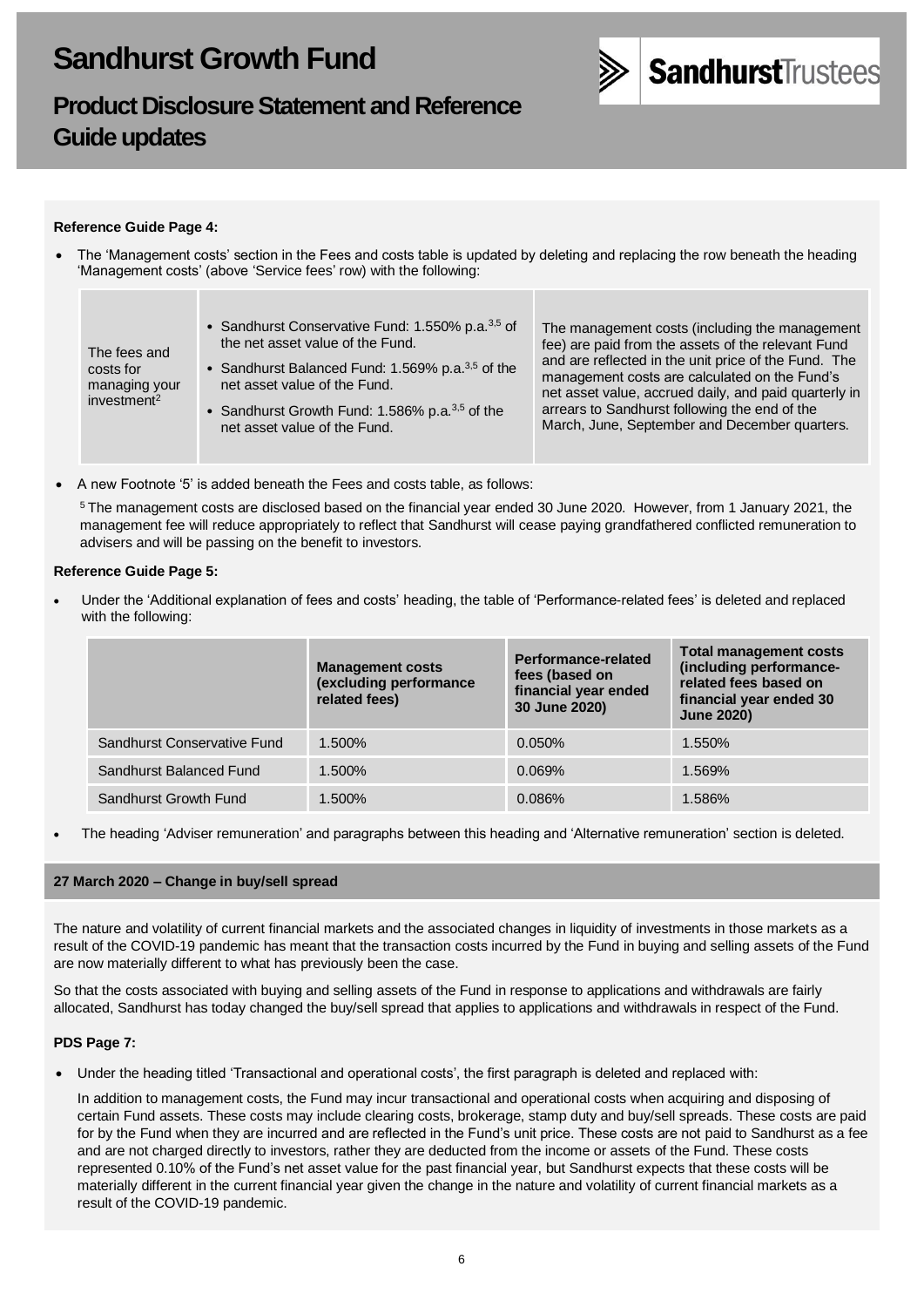# **Product Disclosure Statement and Reference Guide updates**



## **PDS Page 7 continued:**

• Under the bullet point heading 'Investor buy/sell spread', the second paragraph is deleted and replaced with:

In light of the nature and volatility of current financial markets as a result of the COVID-19 pandemic, the buy spread that applies to each application and the sell spread that applies to each withdrawal is changed from time to time in response to the quantum of the costs associated with buying and selling Fund assets. As such, a buy spread of between 0.00% and 0.50% applies to each application and a sell spread of between 0.00% and 0.50% applies to each withdrawal. For example, if you invested \$50,000 in the Fund, the cost of the buy spread would be between \$0 and \$250. The buy/sell spread range may also change from time to time without prior notice. The Fund's current buy/sell spread can be found at

[www.bendigobank.com.au/personal/investing/managed-funds/fund-news.](https://www.bendigobank.com.au/personal/investing/managed-funds/fund-news/) The Fund's application and withdrawal prices, which incorporate the buy/sell spread applicable from time to time, can be found at [www.bendigobank.com.au/managedfundsprices.](https://www.bendigobank.com.au/managedfundsprices)

#### **1 January 2020 - Fees and costs update**

Sandhurst has undertaken an annual review of the fees and costs information disclosed in the PDS and Reference Guide in accordance with regulatory guidance.

The purpose of the review is to update fees and costs contained in the PDS and Reference Guide to reflect costs in relation to the financial year ended 30 June 2019 (instead of the financial year ended 30 June 2016). The review has considered any difference in fees and costs between the financial years ending 30 June 2016 and 30 June 2019 respectively and any information Sandhurst has received since 30 June 2019 to the date of this PDS update. Whilst no product fee changes were made by Sandhurst, there were changes in the cost incurred by Sandhurst in managing the Fund's assets. Changes in transactional and operational costs were identified.

Transactional and operational costs are generally expected to vary from year to year.

## **PDS Page 6:**

• Under the 'Management costs' section, the third paragraph is deleted and replaced with the following:

"Indirect costs may include management costs charged by the investment managers of the underlying fund investments, including any applicable performance-related fees. Performance-related fees may be charged by an investment manager if they meet specific investment performance targets."

Under the 'Performance fees' section, the following additional sentence is added:

'However, some investment managers may charge performance fees which form part of the indirect costs of the Fund.'

## **PDS Page 7:**

• Under the 'Transactional and operational costs' section, the fourth and fifth sentences are deleted and replaced with the following:

These costs are not paid to Sandhurst as a fee and are not charged directly to investors, rather they are deducted from the income or assets of the Fund, however, some of these costs are recovered through investor buy/sell spreads (see below). The estimated transactional and operational costs, based on the Fund's net asset value for the past financial year are as follows:

| Total estimated transactional and | Minus investor buy/sell spread | Equals estimated net transactional and |
|-----------------------------------|--------------------------------|----------------------------------------|
| operational costs                 | recovery                       | operational costs                      |
| $0.14\%$ p.a.                     | 0.04%p.a.                      | $0.10\%$ p.a.                          |

• The 'Example of annual fees and costs for the Fund' table is updated by deleting and replacing Footnote 1 with:

<sup>1</sup> This includes indirect costs and has been calculated taking into account the indirect costs paid in the previous financial year ending 30 June 2019.